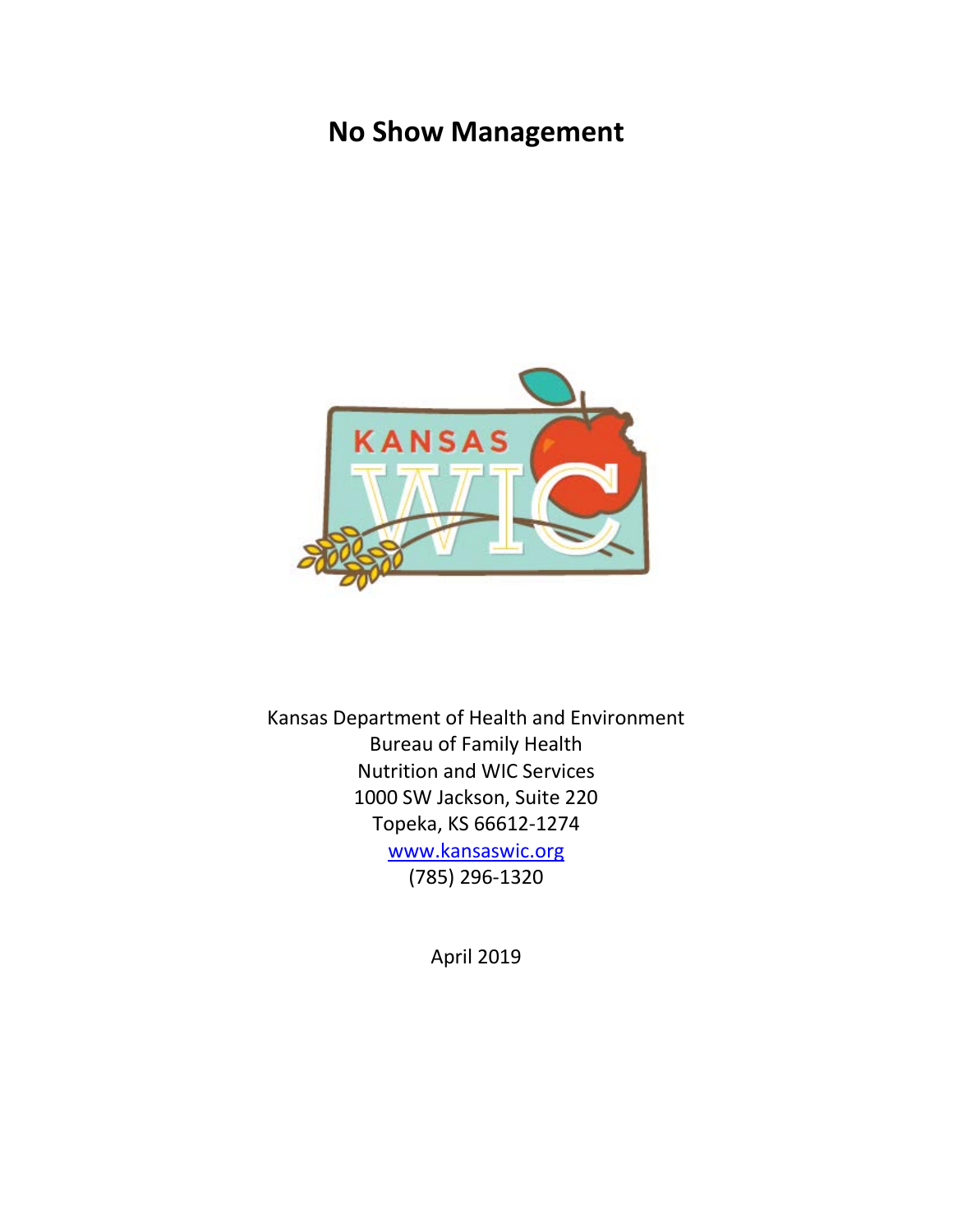## **Table of Contents**

| Using No Show Management to Mark Appointment Outcomes 3 |  |
|---------------------------------------------------------|--|
|                                                         |  |

## **Objectives**

Upon completion of this module, you will be able to:

- 1. Document clients as no shows for appointments.
- 2. Print no show letters.

## **Policy to Review**

[CRT 03.07.00](http://www.kansaswic.org/manual/eWIC_CRT_03_07_00_Late_Missed_Appointments.pdf) Late and Missed Appointments

**Note:** This policy specifies that the Local Agency (LA) must notify all applicants and clients who miss their certification, midcertification, secondary nutrition education, or benefit issuance appointment.

## <span id="page-1-0"></span>**What Is No Show Management?**

The No Show Management window is used to document that a client did not show up for their scheduled appointment and to print No Show Letters. It is recommended that No Show Management be completed daily, and letters sent daily, or for small clinics, at least weekly, usually the end of the week. This will allow for No Shows to be updated in the Appointment History, but save confusion and postage if clients call the next day to reschedule the missed appointment.

All clients who have not been seen for a scheduled appointment are listed for review in this window. The touch of a button updates all the client's records at one time. No Show Letters are printed from this same window. This window is concerned with appointment results only, not services (contacts) provided.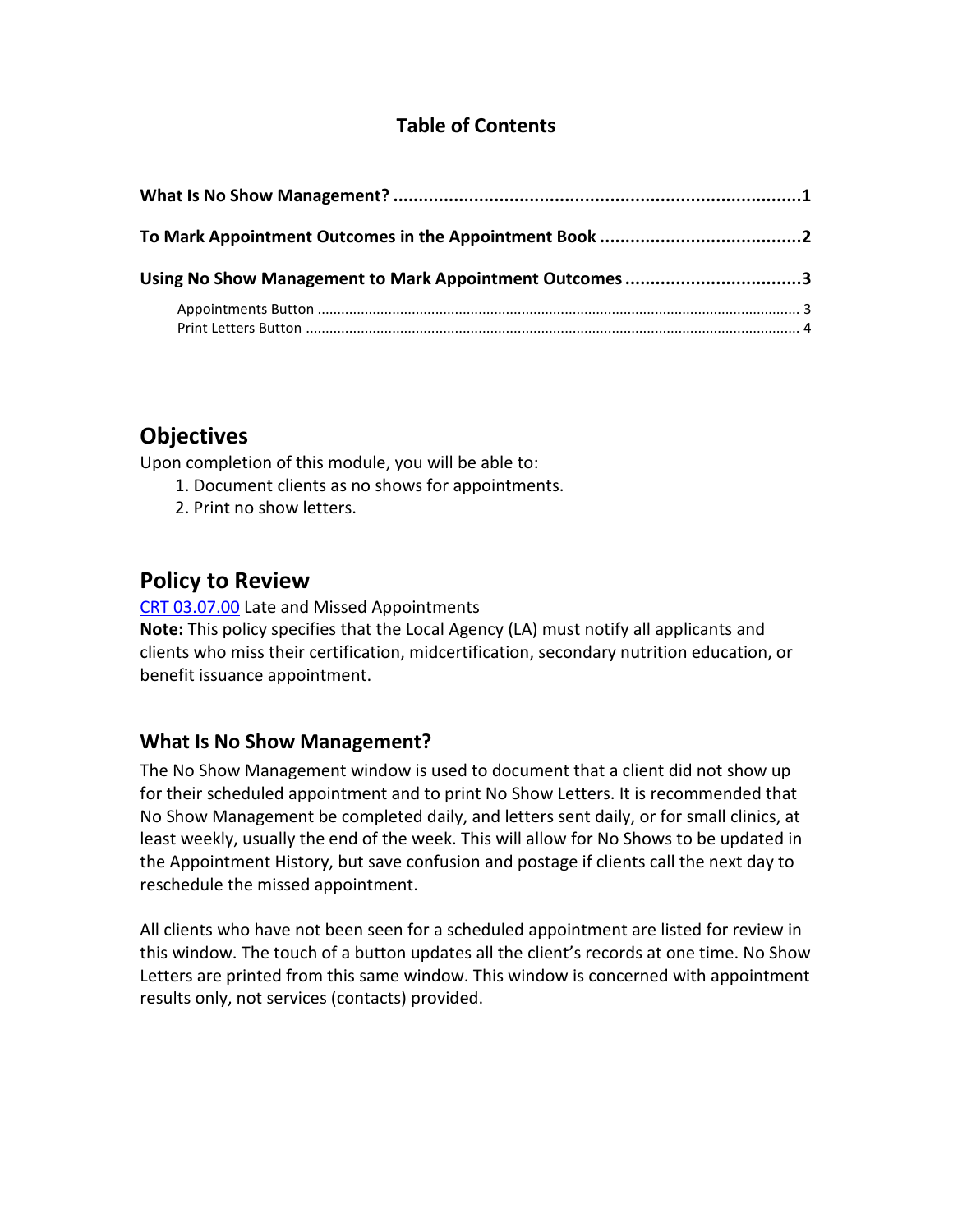## <span id="page-2-0"></span>**To Mark Appointment Outcomes in the Appointment Book**

See client Kelly Kiwi in the sample screen shot below. Possible appointment outcomes are Complete, Interrupted, No Show, Refused, or Rescheduled. Kelly's appointment outcome is <none>. If her appointment had been completed on this date or she had been issued benefits, KWIC will automatically mark her appointment as "Complete." KWIC will **not** automatically mark appointment as "Complete" if just making a Note.

| <b>Q</b> Find Client<br><b>2</b> Appointment Book |                                        |                |            |        |  |                  |           |                                                                                            |  |  |
|---------------------------------------------------|----------------------------------------|----------------|------------|--------|--|------------------|-----------|--------------------------------------------------------------------------------------------|--|--|
| <b>Appointment Book</b>                           |                                        |                |            |        |  | <b>Scheduler</b> |           |                                                                                            |  |  |
|                                                   | <b>Clinic Butler County WIC Clinic</b> |                |            | $\sim$ |  |                  |           | 15<br>01/07/2019<br>January, 2019 ><br>$\overline{\phantom{a}}$                            |  |  |
|                                                   | Clerk 1                                | <b>Classes</b> | Reschedule |        |  |                  |           | Refresh<br><b>Monday</b><br>Su Mo Tu We Th Fr Sa                                           |  |  |
| :15AM                                             | Pea                                    |                |            |        |  |                  | $\lambda$ | 30 31 1 2 3 4 5<br><b>Find Next Available</b><br>6 7 8 9 10 11 12                          |  |  |
| :30 AM                                            | ш                                      |                |            |        |  |                  |           | <b>Appointment Slot</b><br>13 14 15 16 17 18 19<br>20 21 22 23 24 25 26                    |  |  |
| :45 AM                                            |                                        |                |            |        |  |                  |           | 27 28 29 30 31 1 2<br><b>View Next Appointment</b><br>$4\ 5\ 6\ 7\ 8\ 9$<br>3 <sup>1</sup> |  |  |
| 09:00 AM                                          |                                        |                |            |        |  |                  |           | n<br>Schedule<br>Make New                                                                  |  |  |
| :15 AM                                            |                                        |                |            |        |  |                  |           | Today: 1/29/2019<br>Appt.<br>Class                                                         |  |  |
| :30 AM                                            |                                        |                |            |        |  |                  |           | Select an open group                                                                       |  |  |
| :45 AM                                            |                                        |                |            |        |  |                  |           |                                                                                            |  |  |
| 10:00 AM                                          |                                        |                |            |        |  |                  |           | <b>Kiwi, Kelly</b>                                                                         |  |  |
| :15 AM                                            |                                        |                |            |        |  |                  |           |                                                                                            |  |  |
| :30 AM                                            |                                        |                |            |        |  |                  |           | Role Clerk 1<br>Open Group<br><b>Delete</b><br>$\omega$                                    |  |  |
| :45 AM                                            | Kiwi                                   |                |            |        |  |                  |           | Time 10:45 AM<br>Duration 15 minutes<br><b>Print Notice</b><br>$\checkmark$                |  |  |
| 11:00 AM                                          |                                        |                |            |        |  |                  |           | Client Kelly Kiwi<br>Category PG                                                           |  |  |
| :15 AM                                            |                                        |                |            |        |  |                  |           | $\Box$ ID<br>$\Box$ s<br>$\Box$ Res<br><b>Type RD</b><br>$\ddot{}$                         |  |  |
| :30 AM                                            |                                        |                |            |        |  |                  |           | Sp Auth<br>Diet<br>Outcome <none><br/>Ü</none>                                             |  |  |
| :45 AM                                            |                                        |                |            |        |  |                  |           | ۱ų<br>$<$ none $>$                                                                         |  |  |
| 12:00 PM                                          |                                        |                |            |        |  |                  |           | Complete<br>Interrupted                                                                    |  |  |
| $:15$ PM                                          |                                        |                |            |        |  |                  |           | <b>NoShow</b><br>Refused                                                                   |  |  |
| :30 PM                                            |                                        |                |            |        |  |                  |           | Rescheduled                                                                                |  |  |
| :45 PM                                            |                                        |                |            |        |  |                  |           |                                                                                            |  |  |

Other possible situations and outcomes include:

- If Kelly comes on the day of her appointment and refuses to attend the high risk appointment, but wants her benefits, the WIC clerk should mark the appointment outcome as "Refused" **before** benefits are issued.
- If Kelly calls on the day of her appointment and states she is ill and wishes to reschedule, the appointment should be marked as "Rescheduled" before a new appointment for Kelly is made.
- If Kelly comes for her high risk appointment but before it is completed, she becomes ill and has to go home, the appointment should be marked as "Interrupted."
- Appointments may be marked as "No Show" on the appointment book by WIC staff or automatically by KWIC using No Show Management, as discussed in this module.

For this module, we're going to say that Kelly did **not** come for her appointment and did not call to reschedule so we need to send her a no-show letter.



It is always a good idea to review appointments for the day using the Appointment book, before opening No Show Management. Any appointments not marked Complete, Interrupted, Refused or Rescheduled should be marked as such before opening No Show Management.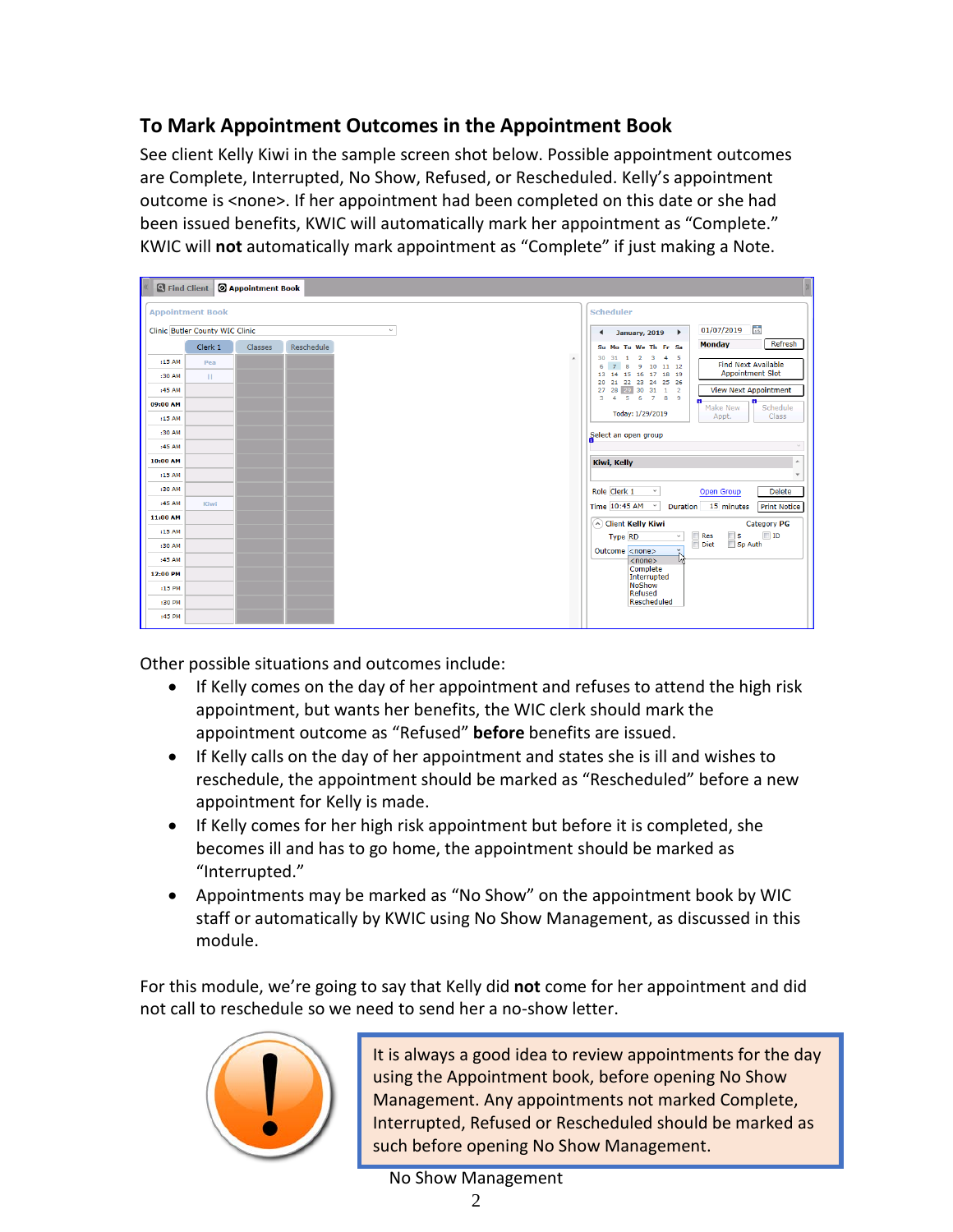## <span id="page-3-0"></span>**Using No Show Management to Mark Appointment Outcomes**

#### Clinic Admin  $\rightarrow$  No Show Management



There are two buttons in No Show Management: **Appointments** and **Print Letters**.

| No Show Management: Appointments   Print Letters |  |
|--------------------------------------------------|--|
| <b>Currently Viewing: Appointments</b>           |  |

#### <span id="page-3-1"></span>**Appointments Button**

The Appointments button is used to document a No Show Outcome for any appointment without an outcome. If necessary, change the Clinic in the drop down list. Enter the No Show date you want to review. Click the **[Find]** button to show a list of all clients who were scheduled for an appointment but had no outcome for their scheduled appointment.



The screen may be blank if appointment outcomes have been documented in the Appointment Book throughout the day.

| No Show Management: Appointments<br>Print Letters<br><b>Currently Viewing: Appointments</b>                                                                                                              |               |            |             |         |                          |  |       |  |
|----------------------------------------------------------------------------------------------------------------------------------------------------------------------------------------------------------|---------------|------------|-------------|---------|--------------------------|--|-------|--|
| <b>Appointments</b>                                                                                                                                                                                      |               |            |             |         |                          |  |       |  |
| Enter the Clinic and Date, then press Find to display all appointments with no outcome.                                                                                                                  |               |            |             |         |                          |  |       |  |
| Find<br>Clinic Butler County WIC Clinic<br>Reprint<br>No Show Date 01/07/2019 15<br><b>Update Appointments</b><br>Reset<br><b>Client Appointments With No Outcome</b><br><b>Butler County WIC Clinic</b> |               |            |             |         |                          |  |       |  |
| 01/07/2019                                                                                                                                                                                               |               |            |             |         | $V$ All                  |  |       |  |
| <b>Primary Caregiver</b>                                                                                                                                                                                 | <b>Client</b> | Appt. Time | <b>Type</b> | Role    | Change to No Show?       |  | Print |  |
| Pea, Pauline                                                                                                                                                                                             | Pea, Randy M  | 08:15 AM   | <b>CP</b>   | Clerk 1 | $\overline{\mathcal{A}}$ |  |       |  |
| Pea, Pauline                                                                                                                                                                                             | Pea, Patsy    | 08:15 AM   | $NE+$       | Clerk 1 | $\overline{J}$           |  |       |  |
| Pea, Pauline                                                                                                                                                                                             | Pea, Pierre   | 08:15 AM   | $NE+$       | Clerk 1 | V                        |  |       |  |
| Kiwi, Kelly                                                                                                                                                                                              | Kiwi, Kelly   | 10:45 AM   | <b>RD</b>   | Clerk 1 | $\overline{\mathcal{A}}$ |  |       |  |

Review the names in the display list. In this example, we'll pretend that all of the names on the list should be marked No Show. If you click the **[Update Appointments]** button, the appointment outcomes will be updated to No Show.



If you are in a small clinic whose procedure is to run No Show Management only weekly, remember to repeat this process for **every** day in which you had appointments!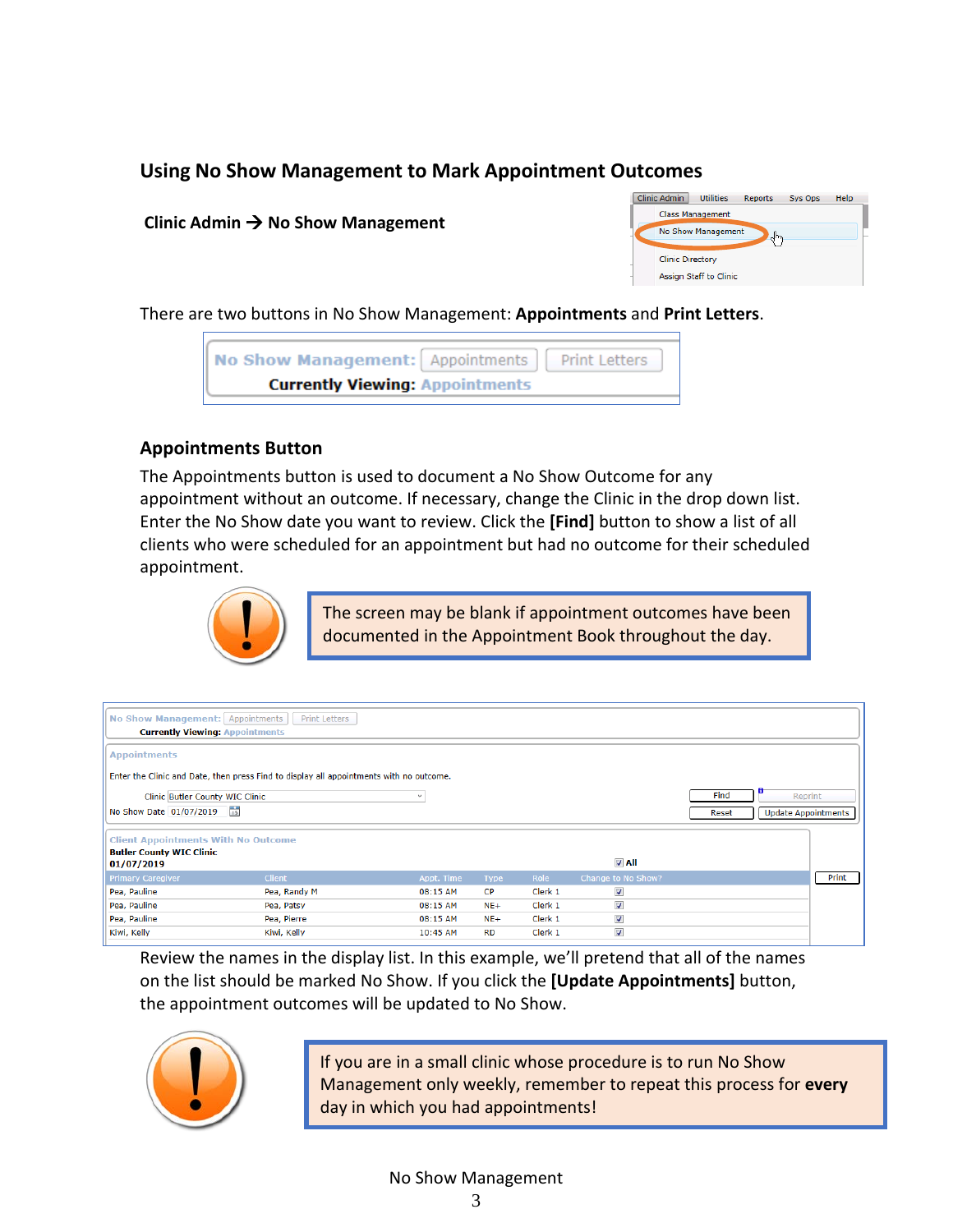#### **Is a client listed that shouldn't be there?**

In some situations, you might find that a client's name is listed but should not be marked as a No Show. Close the No Show Management Window. Return to Find Client, select the client, and update the appointment outcome in the Appointment Book. **Save**! Only clients with no appointment outcome on the Appointment Book appear in this list. If staff manually marked a client as a No Show on the Appointment Book, they will not appear on this list. However, the client will appear on the Print Letters tab.

#### **Tips:**

- Click **[Reset]** on the Mark Appointment Outcomes tab to clear the screen and start a new search.
- Click **[Update Appointments]** before you move to the Print No Show Letters tab.
- The Caregiver's name will appear with each client name, but only one letter will be printed for each group.
- Leaving a box empty (with no X) on the Mark Appointment Outcome tab will leave the appointment without an outcome recorded.
- If a No Show is recorded by mistake, it must be corrected in the **Appointment Book**. Changing the appointment outcome in the Appointment Book updates the Appointment History with the corrected information.
- Click **[Reprint]** on the Mark Appointment Outcomes tab to reprint the No Show Letters for the selected date that had been previously printed.

### <span id="page-4-0"></span>**Print Letters Button**

After you click "Update Appointments," the KWIC System moves you to the Print Letters tab automatically. The clinic and date are the same that you chose on the Appointments tab.

| No Show Management: Appointments<br><b>Print Letters</b><br><b>Currently Viewing: Print Letters</b>                                                  |             |                          |                         |       |  |  |  |
|------------------------------------------------------------------------------------------------------------------------------------------------------|-------------|--------------------------|-------------------------|-------|--|--|--|
| <b>Print Letters</b>                                                                                                                                 |             |                          |                         |       |  |  |  |
| 1. Click the Print Letter box to cancel letter printing for the group.<br><b>Print No Show Letters</b><br>2. Press the Print No Show Letters button. |             |                          |                         |       |  |  |  |
| <b>Groups With No Show Appointments</b><br><b>Butler County WIC Clinic</b><br>$\nabla$ All                                                           |             |                          |                         |       |  |  |  |
| <b>Role Description</b>                                                                                                                              | <b>Time</b> | <b>Primary Caregiver</b> | Print Letter?           |       |  |  |  |
| Clerk 1                                                                                                                                              | 08:15 AM    | Pea, Pauline             | $\overline{\mathbf{v}}$ |       |  |  |  |
| Clerk 1                                                                                                                                              | 10:45 AM    | Kiwi, Kelly              | V                       |       |  |  |  |
|                                                                                                                                                      |             |                          |                         | Close |  |  |  |

#### **To Print No Show Letters**

All clients who have an appointment outcome of No Show on the selected day are displayed on the Print Letters tab. This list may vary somewhat from the list on the Appointments tab as the outcome of No Show may have already been manually set in the Appointment Book.